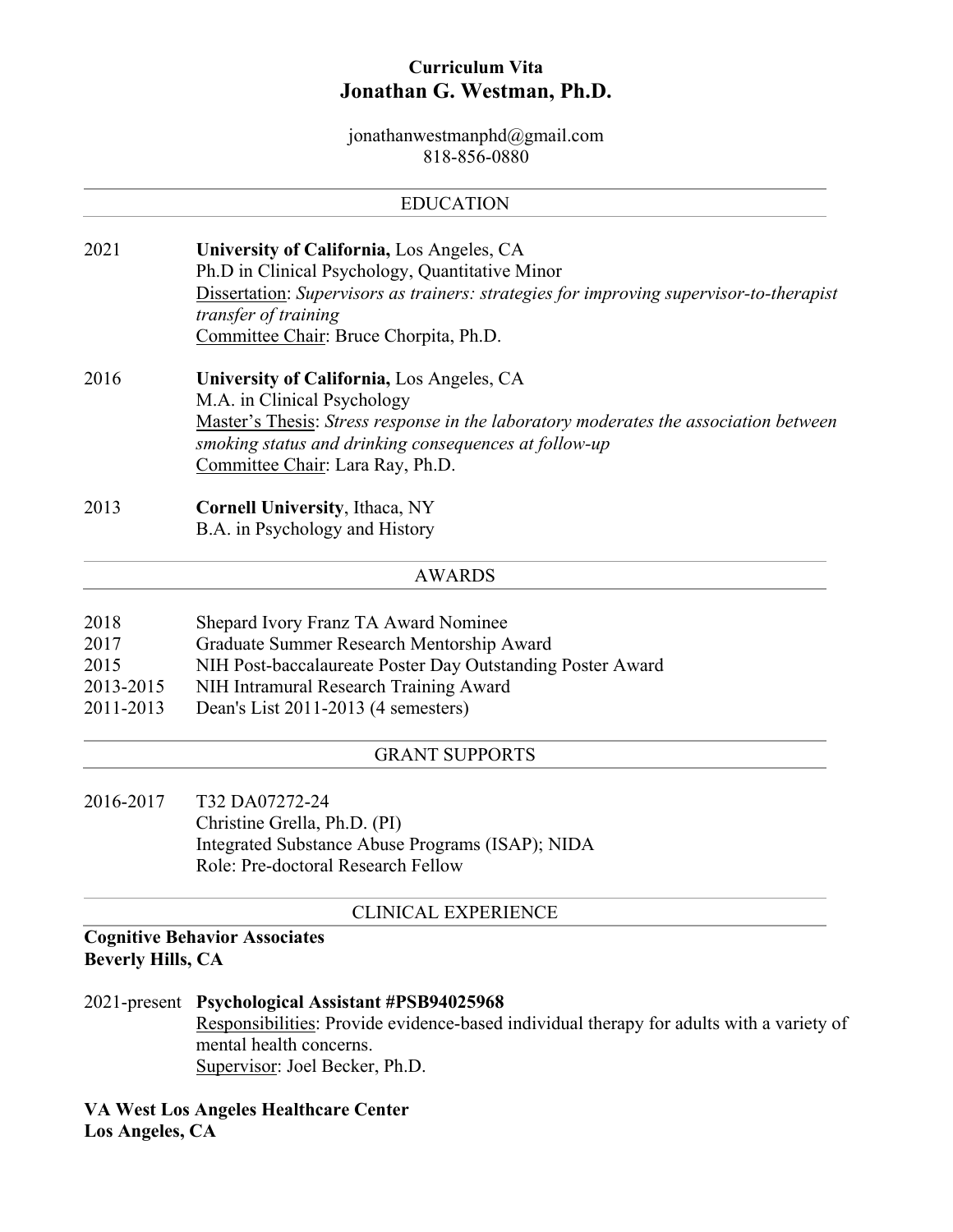## 2020-2021 **Psychology Intern, General Track**

*Trauma Recovery Services* and *Women's Health Clinic*

Responsibilities: Conducted CAPS-5 intakes to screen for PTSD diagnosis, and provided feedback and treatment recommendations. Provided empirically supported therapy (PE, CPT and ACT for trauma) for Veterans presenting with PTSD and co-morbid diagnoses. Co-facilitated weekly Mindfulness Group, PTSD Recovery Group, and Process Group for woman, many of whom had experienced military sexual trauma. Supervisors: Christina Robinson, Ph.D., Naomi Himmelfarb, Ph.D., Laurie Boxer, Ph.D.

#### *Substance Use Disorders Outpatient Rotation*

Responsibilities: Conducted psychodiagnostic intakes for Veterans presenting to the Addictive Behaviors Clinic with SUD and co-morbid diagnoses, and contributed to treatment planning with interdisciplinary treatment team. Co-facilitated groups for Veterans participating in intensive outpatient treatment at the Addictive Behaviors Clinic. Groups included Early Recovery (Matrix), Relapse Prevention (Matrix), Aftercare supportive process group, and DBT skills group. Conducted time-limited individual psychotherapy for Veterans with SUD and co-morbid diagnoses, drawing from ACT, CBT and MI.

Supervisors: Paul Perales, Psy.D., Katherine Bailey, Ph.D.

#### *Domiciliary*

Responsibilities: Conducted psychodiagnostic intakes and risk assessments for homeless Veterans presenting to residential treatment with SUD and co-morbid diagnoses. Developed and facilitated the weekly process group, Unmasking Masculinity, which examined Veterans' understanding of what it means to be a man and how they developed that understanding. Facilitated weekly groups including CPT, Chain Analysis, and DBT Skills. Conducted time-limited individual psychotherapy for veterans struggling with SUD and trauma, primarily using PE, CPT and ACT. Participated in multidisciplinary treatment meetings with individual Veterans. Supervisor: Rubin Khoddam, Ph.D.

## *Behavioral Health*

Responsibilities: Led weekly MOVE, smoking cessation and cardiopulmonary rehabilitation groups. Provided individual therapy to Veterans struggling with disordered eating. Participated in multidisciplinary team meetings as part of the cardiopulmonary rehabilitation clinic.

Supervisor: Megan Taylor-Ford, Ph.D.

#### *Primary Care – Mental Health Integration*

Responsibilities: Conducted brief functional assessments and triaged Veterans to appropriate clinics. Conducted time-limited psychotherapy for Veterans with anxiety, depression and trauma.

Supervisor: Sarah Kate McGowan, Ph.D.

#### *Long-term Psychotherapy*

Responsibilities: Conducted individual psychotherapy, both over telehealth and at the Community Living Center, with older Veterans with mild neurocognitive disorders. Supervisor: Paul Cernin, Ph.D.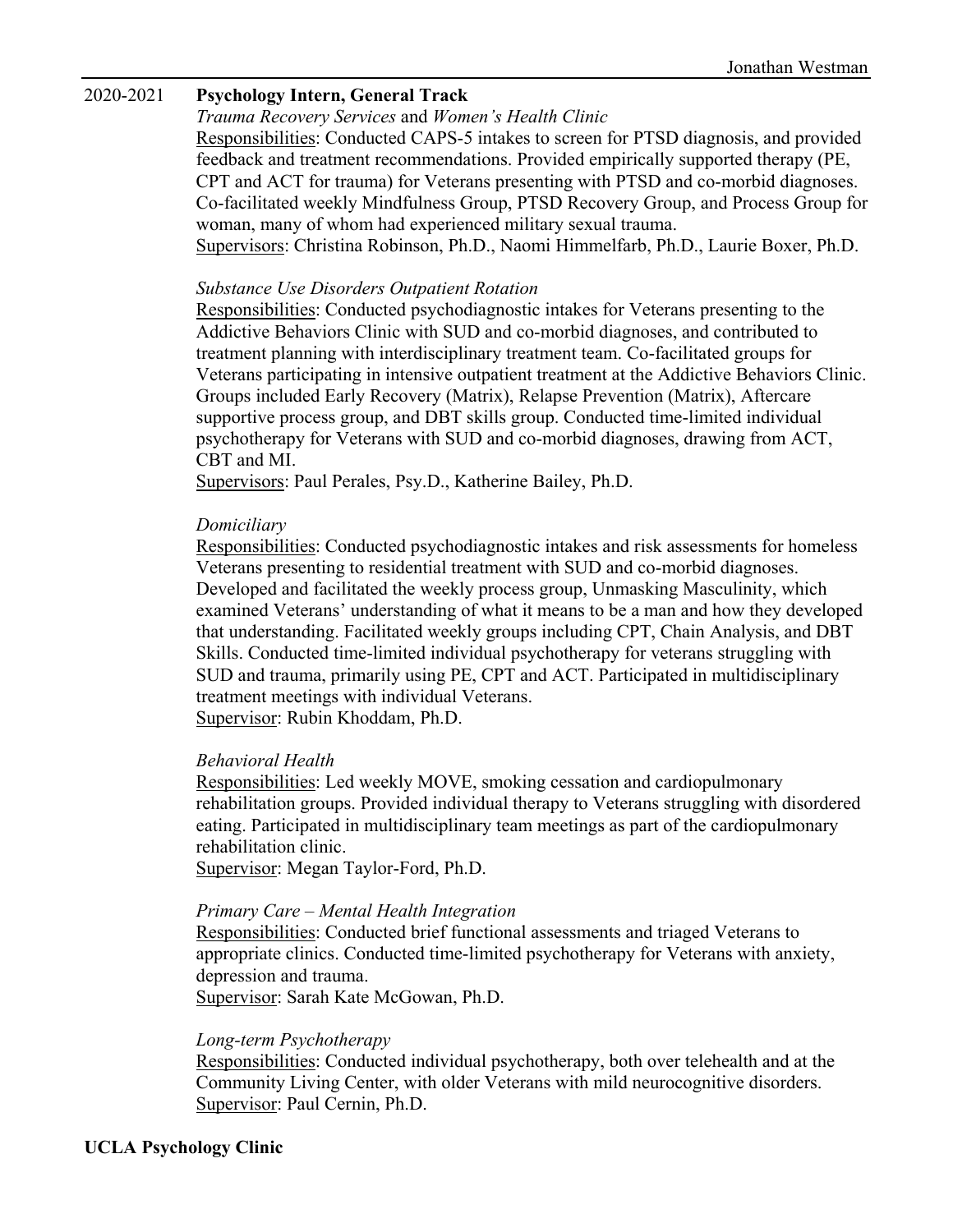# **Department of Psychology, University of California, Los Angeles**

| 2018-2020 | <b>Advanced Graduate Adult Therapist</b><br>Responsibilities: Provided weekly individual therapy to adult clients suffering from<br>anxiety, bipolar disorder, borderline personality disorder, depression and PTSD.<br>Treatments included cognitive-behavioral therapy, cognitive processing therapy,<br>dialectical behavioral therapy, prolonged exposure, and mindfulness-based interventions.<br>Supervisors: Joel Becker, Ph.D., J. Greg Serpa, Ph.D.                                                                                                                                                                                  |
|-----------|-----------------------------------------------------------------------------------------------------------------------------------------------------------------------------------------------------------------------------------------------------------------------------------------------------------------------------------------------------------------------------------------------------------------------------------------------------------------------------------------------------------------------------------------------------------------------------------------------------------------------------------------------|
| 2019-2020 | <b>Student Supervisor of Therapy</b><br>Responsibilities: Provided weekly supervision to a second-year graduate student<br>implementing CBT. Watched videotape of supervisee's therapy sessions, and provided<br>didactic and interactive training. Attended weekly supervision of supervision.<br>Supervisor: Danielle Keenan-Miller, Ph.D.                                                                                                                                                                                                                                                                                                  |
| 2018      | <b>Student Supervisor of Therapy Intakes</b><br>Responsibilities: Co-led weekly supervision of five graduate students conducting intake<br>interviews for adult therapy. Attended weekly didactic seminars about clinical<br>supervision.<br>Supervisor: Nicole Rubin, Psy.D.                                                                                                                                                                                                                                                                                                                                                                 |
| 2016-2018 | Graduate Adult Therapist<br>Responsibilities: Conducted weekly, individual therapy sessions with an adult clients<br>using primarily CBT. Attended weekly supervision to review video of sessions and<br>discuss treatment strategies. Co-led a weekly DBT skills group for clients suffering from<br>borderline personality disorder. Group emphasized mindfulness, interpersonal<br>effectiveness, distress tolerance and emotion regulation skills. Co-led a weekly CBT<br>skills group for individuals with primarily anxiety and mood disorders.<br>Supervisors: Rachel Higier, Ph.D., Danielle Keenan-Miller, Ph.D., Dorli Burge, Ph.D. |
| 2016-2018 | Graduate Neuropsychological Assessor<br>Responsibilities: Administered four neuropsychological assessments (e.g, WAIS-IV,<br>WJ-IV, D-KEFS) to adolescents and adults with neurodevelopmental and learning<br>disorders. Provided comprehensive neuropsychological reports and in-person feedback to<br>clients.<br>Supervisors: Philip Sayegh, Ph.D., M.P.H., Robert Kern, Ph.D.                                                                                                                                                                                                                                                             |
| 2017      | Graduate Research Therapist<br>Responsibilities: Conducted weekly, individual therapy sessions with adults as part of the<br>Treatment for Anxiety and Depression study. One therapy condition utilized<br>interventions to increase positive affect, while the other focused on decreasing negative<br>affect.<br>Supervisors: Michelle Craske, Ph.D., Michael Treanor, Ph.D.                                                                                                                                                                                                                                                                |
| 2016-2017 | Graduate Child Therapist<br>Responsibilities: Provided weekly, individual parent training sessions using evidence-<br>based techniques outlined by the Modular Approach to Treatment of Children (MATCH)<br>manual. Used routine outcome monitoring to track client's presenting problems.<br>Supervisors: Anna Lau, Ph.D., Adriana Rodriguez, Ph.D.                                                                                                                                                                                                                                                                                          |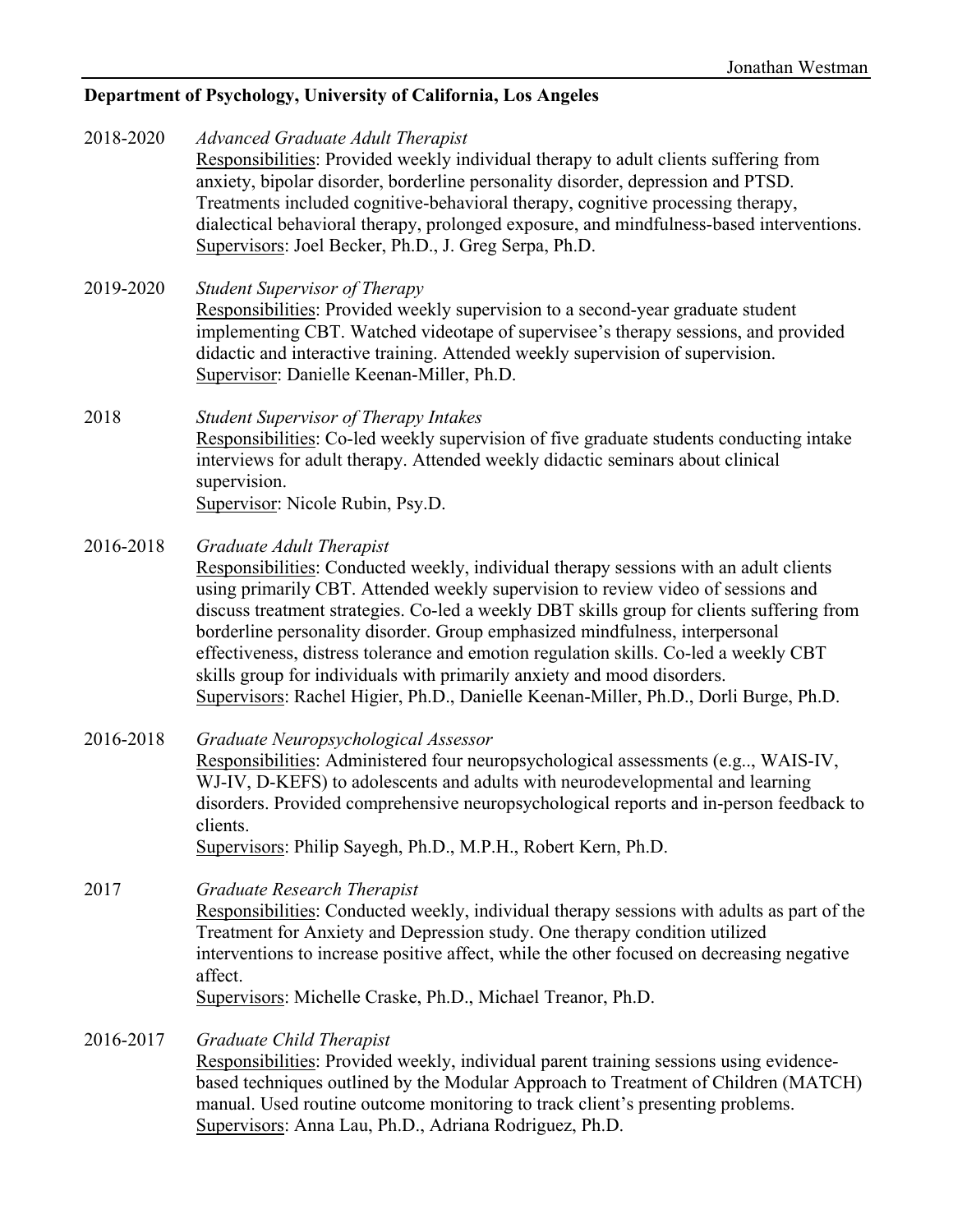2016-2017 *Graduate Intake Interviewer*  Responsibilities: Conducted unstructured interviews with adults seeking individual therapy for a variety of mental health disorders and wrote corresponding intake reports. Live-observed intake interviews of other therapists in group. Supervisor: Annette Swain, Ph.D.

# **UCLA Depression Grand Challenge Semel Institute, University of California, Los Angeles**

2019-2020 *Graduate Therapist*

Responsibilities: Provided weekly individual therapy to clients with unipolar and bipolar depression and comorbid anxiety, personality, eating and substance use disorders. Implemented a transdiagnostic treatment protocol consisting of CBT, DBT, and ACT practices. Collaborated with psychiatrists to coordinate provision of psychological and psychiatric treatment.

Supervisors: Richard LeBeau, Ph.D., Elizabeth Gong-Guy, Ph.D., Scott Fears, M.D., Ph.D., Michelle Craske, Ph.D.

2019-2020 *Graduate Assessor*

Responsibilities: Administered SCID-5 to clients screening for inclusion in several clinical trials. Conducted risk assessments and initiate responses to individuals reporting suicidal ideation on weekly outcome monitoring. Conducted weekly individual phone coaching with individuals participating in an online CBT intervention. Supervisors: Aileen Echiverri-Cohen, Ph.D., Michelle Craske, Ph.D.

# **Aftercare Research Program Semel Institute, University of California, Los Angeles**

2017-2018 *Graduate Therapist* 

Responsibilities: Worked 16 hours per week providing weekly, individual therapy (primarily CBT for psychosis) to clients at an outpatient clinic specializing in treatment first-episode psychosis. Co-led cognitive training and healthy living groups twiceweekly. Co-led group designed to facilitate real-world implementation of in-house cognitive training. Collaborated with psychiatrists and case managers to deliver family interventions.

Supervisors: Kenneth Subotnik, Ph.D., Luana Turner, Psy.D., Joseph Ventura, Ph.D.

# **UCLA Addictions Lab Department of Psychology, University of California, Los Angeles**

2015-2016 *Graduate Assessor and Therapist* 

Responsibilities: Administered Structured Clinical Interview for DSM-5 (SCID-5), Timeline Followback (TLFB), Clinical Institute Withdrawal Assessment for Alcohol (CIWA), and Columbia-Suicide Severity Rating Scale (C-SSRS) to heavy-drinking smokers seeking pharmacotherapy through a randomized clinical trial. Implemented a brief motivational interviewing intervention for tobacco cessation. Supervisor: Lara Ray, Ph.D.

## **Lab of Clinical and Translational Science National Institute on Alcohol Abuse and Alcoholism, Bethesda, MD**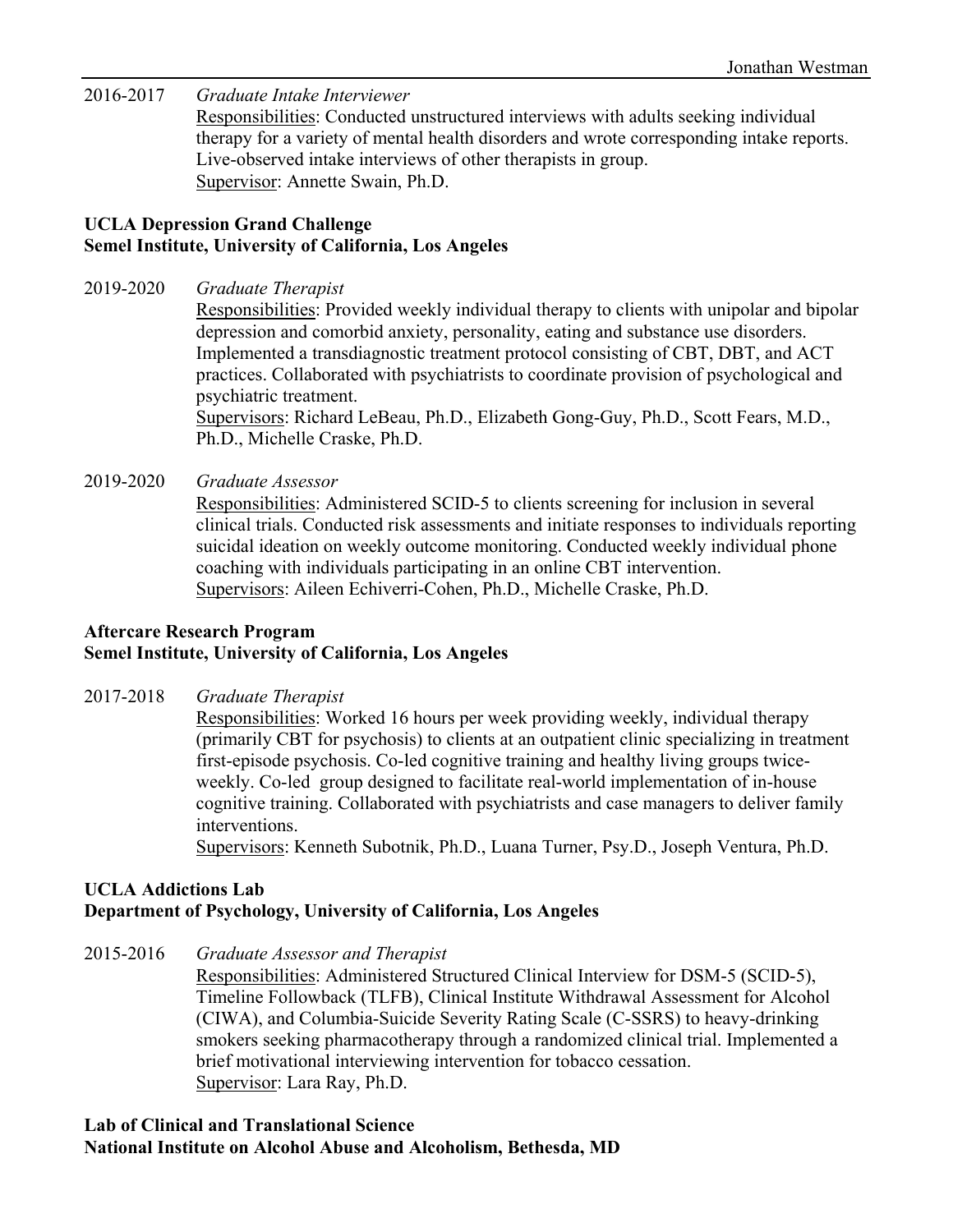2013-2015 *Intramural Research Trainee*

Responsibilities: Conducted diagnostic interviews (SCID-IV) and psychoeducational assessments (WASI-IV, TLFB, CIWA) for research participants. Assessed for substance use, mood and anxiety disorders as well as psychotic disorders to determine eligibility for a study of healthy social drinkers.

Supervisors: Vijay Ramchandani, Ph.D., Laura Kwako, Ph.D.

# **Crisis Hotline Mental Health Association of Montgomery County, MD**

2013-2014 *Crisis Counselor*

Responsibilities: Provided confidential, supportive listening to callers, validating feelings and concerns. Conducted risk assessments, developed safety plans, and provided crisis intervention when necessary. Supervisor: Rachel Larkin, M.Sc.W.

## CLINICAL TRAINING

- 2020 Prolonged Exposure Therapy and Cognitive Processing Therapy Training: Attended 16 hour training on PE and CPT at the West Los Angeles VA. Instructor: Rosalita Benedicto, Ph.D.
- 2019 Innovative Treatment Network Evidence-Based Psychotherapy Training Seminar Training: Series of weekly trainings covering evidence-based interventions featuring expert trainers. Lectures covered CBT, ACT, DBT, IPSRT, risk assessment, and cultural case formulation. Instructors: Richard LeBeau, Ph.D., Kate Wolitzky-Taylor, Ph.D.

## 2018 Integrative Behavioral Couple Therapy (IBCT) Training: Attended 10-week course on IBCT. Instruction included didactics, review of relevant literature, and role play. Instructor: Andrew Christensen, Ph.D.

- 2018 Motivational Interviewing Training: Instruction on theory and application of motivational interviewing for clients with psychosis. Instructor: Jennifer Forsyth, Ph.D.
- 2016 Managing and Adapting Practice (MAP) Training: 40-hour workshop to learn MAP, an evidence-informed system of care for youths, ages 5-18. Instructors: Bruce Chorpita, Ph.D., Kimberly Becker, Ph.D.
- 2015-2016 Neurocognitive Assessment Training Training: Administration, scoring and interpretation of WAIS, PAI, WCJ-II, WISC, D-KEFS, and MMPI-2 assessments. Instructors: Drs. Cindy Yee-Bradbury, Ph.D., Eric Miller, Ph.D.
- 2015 Structured Clinical Interview for DSM-5 (SCID)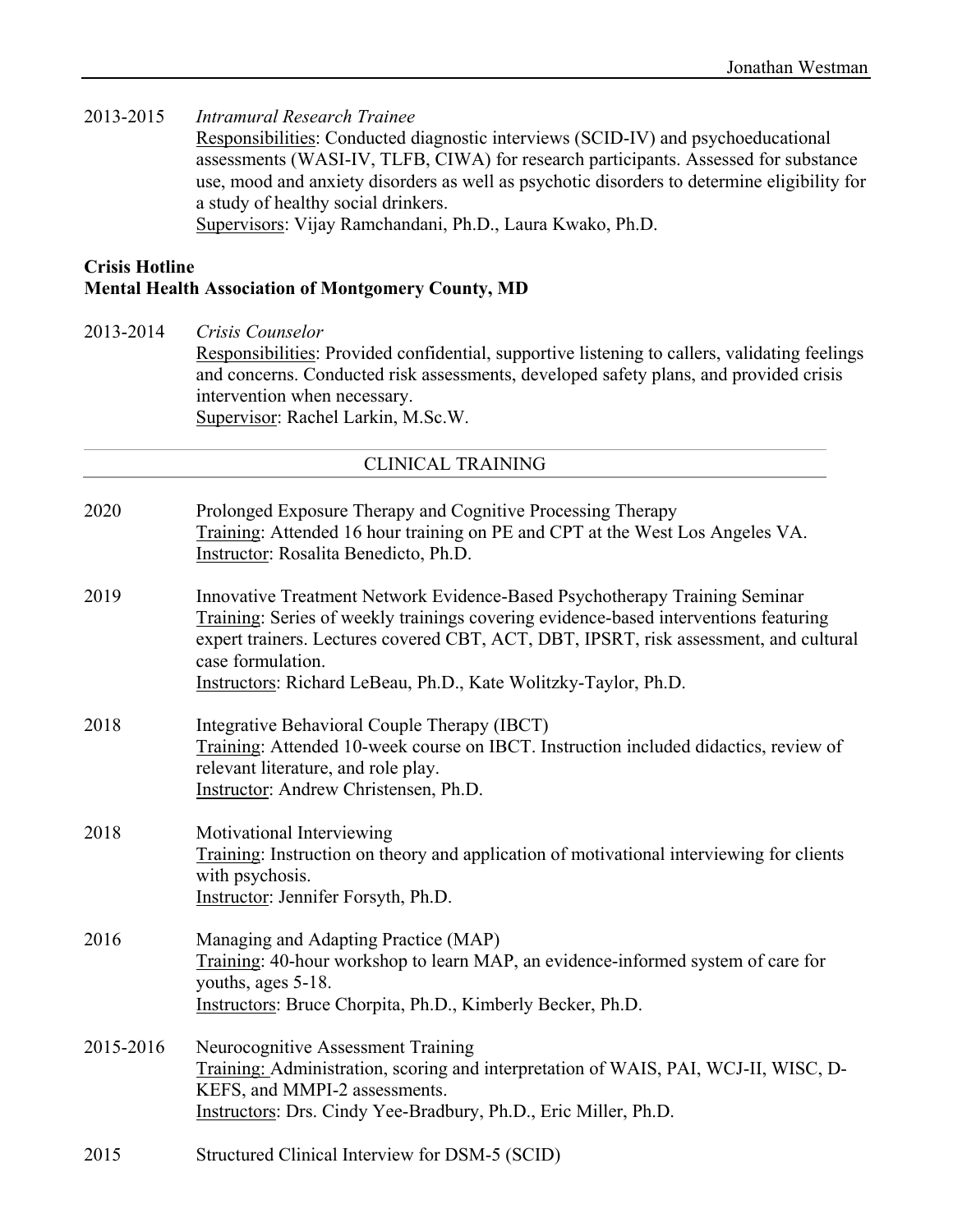Training: Administration, scoring and interpretation of SCID-5 Instructor: Lara Ray, Ph.D.

## PUBLICATIONS

- 1. Keenan-Miller, D., Boyd, M., **Westman, J.G.**, Chorpita, B.F. (2020). Setting standards for supervision in a clinical science training clinic. *The Behavior Therapist*, 40(4), 127-133.
- 2. **Westman, J. G.**, Daleiden, E. L., Chorpita, B. F. (2019). The agency supervisor model: developing supervisors who facilitate therapist transfer of training in community behavioral health service organizations. The Clinical Supervisor, 1-21.
- 3. Boustani, M.M., Gellatly, R., **Westman, J.G.**, Chorpita, B.F. (2017) Advances in cognitive behavioral treatment design: time for a glossary. *The Behavior Therapist*, 40(6), 199-200.
- 4. **Westman, J.G.**, Bujarski, S., & Ray, L.A. (2016). Impulsivity Moderates Subjective Responses to Alcohol in Alcohol-Dependent Individuals. *Alcohol and Alcoholism*, 52(2), 249-255.
- 5. Gowin, J. L., Vatsalya, V., **Westman, J.G.**, Schwandt, M.L., Bartlett, S., Heilig, M., Momenan, R., Ramchandani, V.A. (2016) The effect of varenicline on the neural processing of fearful faces and the subjective effects of alcohol in heavy drinkers. *Alcohol Clinical and Experimental Research*, 40, 979–987.

# ORAL PRESENTATIONS

.

- 1. **Westman, J.G.**, Stangl, B.L., Zametkin, M., Ramchandani, V.A. Personality measures and drinking patterns predict intravenous alcohol self-administration in non-dependent drinkers. Oral presentation at Association for Clinical and Translational Science. April 2015, Washington DC, USA.
- 2. **Westman, J.G.**, Stangl, B.L., Zametkin, M., Ramchandani, V.A. Personality measures and drinking patterns predict intravenous alcohol self-administration in non-dependent drinkers. Oral presentation at NIH Postbac Seminar Series. April 2015, Bethesda MD, USA.

# POSTER PRESENTATIONS

- 1. **Westman, J.G.**, Daleiden, E.L., Chorpita, B.F. Psychometric properties of the supervision evaluation form: a measure of trainee perception of clinical supervision. Poster presented at Association for Behavioral and Cognitive Therapies. November 2017, San Diego, CA.
- 2. **Westman, J.G.**, Bujarski S., Ray, L.A. Impulsivity moderates subjective responses to alcohol in alcohol dependent individuals. Poster presented at Research Society on Alcoholism. June 2016, New Orleans, LA.
- 3. **Westman, J.G.**, Gowin, J.L., Vatsalya, V., Schwandt, M.L., Momenan, R., Bartlett, S.E., Heilig, M., Ramchandani, V.A. Varenicline diminishes amygdalar bold response to negative facial expression cues in heavy drinkers. Poster presented at Research Society on Alcoholism. June 2015, San Antonio, TX.
- 4. **Westman, J.G.**, Yan J., Ramchandani, V.A. Interaction between a functional polymorphism in the FAAH gene and childhood trauma are associated with subjective experience in response to IV alcohol self-administration. Poster presented at Post-baccalaureate Poster Day. April 2015, Washington DC.
- 5. **Westman, J.G.**, Stangl, B.L., Zametkin, M., Ramchandani, V.A. Personality measures and drinking patterns predict intravenous alcohol self-administration in non-dependent drinkers. Poster presented at Association for Clinical and Translational Science. April 2015, Washington DC.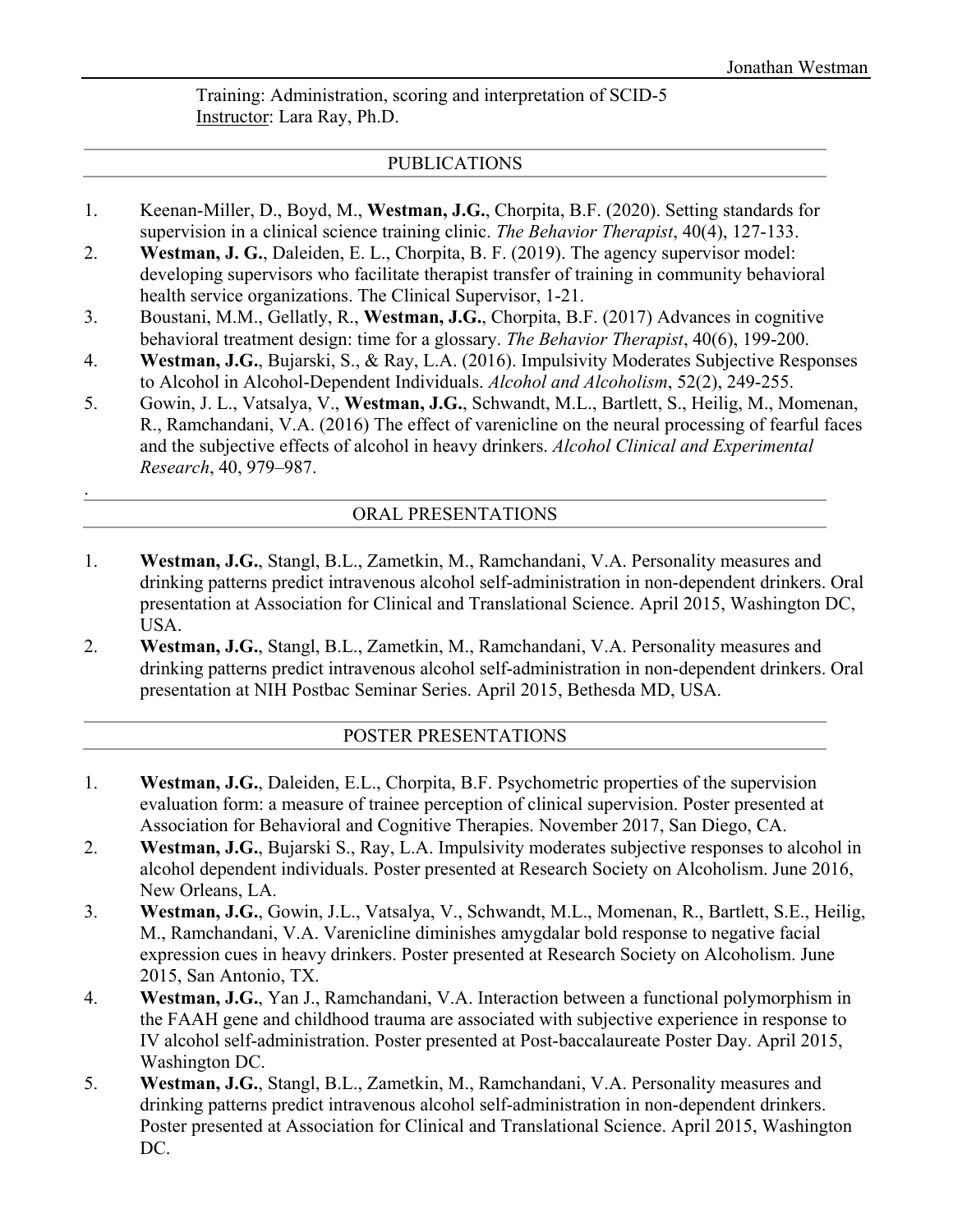- 6. Stangl, B.L., **Westman, J.G.**, Zametkin, M., Corey, K., Blau, L., Kwako, L., Sinha, R. and Ramchandani, V.A. Stress-induced IV alcohol self-administration behavior: a human experimental model for stress-cue reactivity and risk for alcohol use disorder Poster presented at annual meeting of The International Society for CNS Clinical Trials and Methodology, February 2015, Washington, DC.
- 7. Stangl, B.L, **Westman, J.G.**, Zametkin M., Kwako, L., Sinha, R., Ramchandani, V.A. Effects of acute stress exposure on operant intravenous alcohol self-administration (iv-asa) in nondependent drinkers. Poster presented at Society for Neuroscience; November 2014 Washington, D.C.
- 8. **Westman, J.G.**, Gowin, J.L., Vatsalya, V., Schwandt, M., Momenan, R, Coe, M.E., Cooke, M.C., Bartlett, S., Heilig, M., Ramchandani, V.A. Varenicline effects on amygdala in response to fearful faces in heavy drinkers. Poster presented at Annual Fall NIH Research Festival. September 2014, Bethesda, MD.
- 9. Stangl, B.L., **Westman, J.G.**, Zametkin, M.R., Ramchandani, V.A. Characterization of operant intravenous alcohol self-administration in humans. Annual Fall NIH Research Festival. September 2014, Bethesda, MD.
- 10. **Westman J.G.**, Stangl B.L., Zametkin M, Ramchandani, VA. Characterization of mood states during intravenous (IV) alcohol self-administration in social drinkers. Poster presented at Association for Clinical and Translational Science, April 2014, Washington DC.

# TEACHING EXPERIENCE

## **Teaching Assistant**

| 2019 | General Psychology Laboratory, UCLA<br>Responsibilities: Developed materials, graded assignments, and provided statistical<br>assistance for course focused on visual perception.<br>Instructor: Sean McAuliffe, Ph.D.                                                                                                 |
|------|------------------------------------------------------------------------------------------------------------------------------------------------------------------------------------------------------------------------------------------------------------------------------------------------------------------------|
| 2018 | Biological Bases of Abnormal Psychology, UCLA<br>Responsibilities: Developed materials for, and led four weekly discussion sections<br>examining the biological mechanisms underlying psychological disorders.<br>Instructor: Katherine Karlsgodt, Ph.D.                                                               |
| 2018 | Human Sexuality, UCLA<br>Responsibilities: Developed materials, graded assignments, and assisted students in<br>preparation for exams and projects.<br>Instructor: David Frederick, Ph.D.                                                                                                                              |
| 2018 | Clinical Psychology Laboratory, UCLA<br>Responsibilities: Aided instructor in content development. Guided students through<br>reading of scientific literature and provided constructive feedback on scientific writing.<br>Instructor: Katherine Karlsgodt, Ph.D.                                                     |
| 2017 | Research Methods in Psychology, UCLA<br>Responsibilities: Was sole instructor of 17 students in the laboratory course designed to<br>teach students how to design and execute a psychology experiment, and document<br>findings in the form of a scientific manuscript.<br>Lecture Instructor: Iris Firstenberg, Ph.D. |